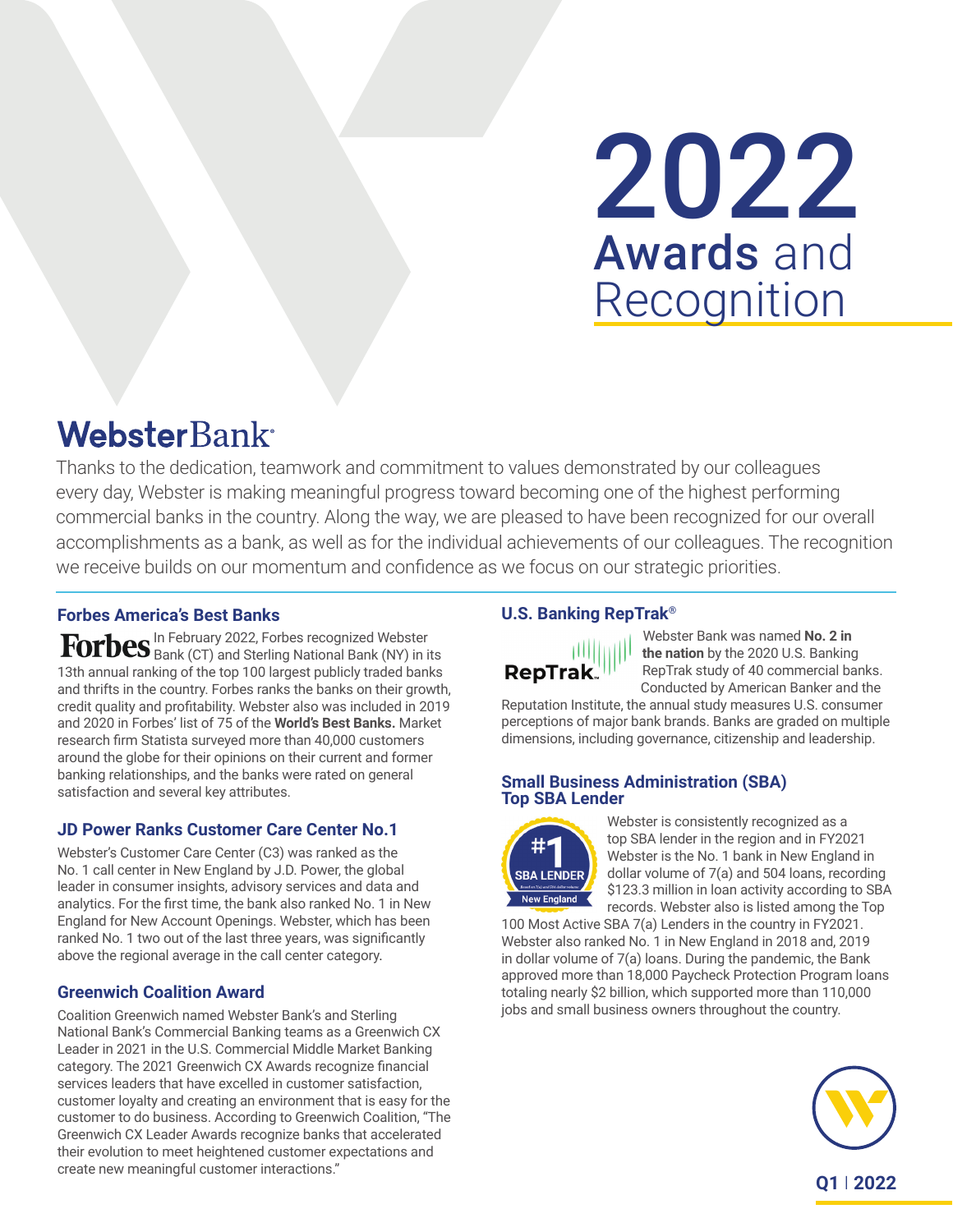#### **BISA Diversity, Equity and Inclusion Award**

Webster was one of two financial services organizations recognized with BISA's annual Diversity, Equity & Inclusion Award. The award, developed five years ago to recognize the successful diversity efforts of organizations from the financial industry, is presented to member firms that demonstrate outstanding leadership, innovation and results in diversity.

#### **2020 Women on Boards**

For the second year in a row, 2020 Women on Boards named Webster a "W" Winning Company for its commitment to board diversity. 2020 Women on Boards is a nonprofit education and advocacy campaign committed to raising public awareness about the value of gender-diverse boards with at least 20% women directors, and educating women how to navigate their careers toward serving on boards of directors.

#### **American Cyber Awards**



**Aimee Barricelli,** senior vice president, was named 2020 CISO of the Year by the American Cyber Awards. The national awards program reviews the industry, searching for those who are pushing the boundaries in the fight against cybercrime. The CISO of the Year award

honors an exceptional leader who has the attention of his or her board, a record for delivering results and a drive for creating a security culture throughout the company.

#### **Hartford Business Journal C-Suite Awards**



 Webster Bank Chairman, President & CEO **John R. Ciulla** was recognized as the top large company CEO in the state in the Hartford Business

Journal (HBJ) C-Suite awards program. The awards honor the top-performing C-level executive in greater Hartford who represent the for-profit, nonprofit and governmental sectors who have contributed to the overall growth of their company or organization and who have shown a commitment to good ethics, effective reporting and involvement in the community.

#### **WEX Circle of Excellence**



HSA Bank was recognized as a 2021 WEX Circle of Excellence company. Chosen annually, Circle of Excellence recognizes partners across a wide spectrum of sectors

including fleet, corporate payments, travel, and health. The Circle of Excellence comprises the top echelon of the WEX partner community, which includes large to mid-sized health plans, banks, payroll providers, private exchanges, benefits consultants, and leading third-party administrators and honors their commitment to delivering the WEX benefits platform, which helps more than 34.3 million consumers better manage healthcare expenses across the United States and Canada.

### Individual & Regional Awards

#### **2021 Hartford Business Journal Power 50**

**POWER** Chairman, President & CEO John Ciulla was named to the HBJ Power 50 for the second year in a row. The list identifies the business and civic leaders whose influence has a significant impact on the Greater Hartford economy and community. The group was chosen and ranked by HBJ's news team, who selected powerful professionals who also have an out sized impact on the community.

#### **2022 Hartford Business Journal Top 25 Women in Business**

**Teshia Levy-Grant,** senior vice president, Chief Diversity Officer, is one of the Hartford Business Journal's Top 25 Top Women in Business honorees. Nominated by readers and chosen by a panel of independent judges, their stories of success share a few things in common: strong mentors – men and women—have helped these leaders with workplace challenges, professional development and like-minded camaraderie.

#### **Global M&A Network – America's Rising Star Dealmakers**

**Theresa Baker,** director, Webster's Healthcare Sponsor Finance Group,was named one of **Global M&A Network's 2020 Rising Star Dealmakers,** which recognizes brilliant and exceptional dealmakers from the private equity, M&A and restructuring industries for their talents for closing value creating transactions from throughout North and South America.

#### **Crain's NY Business Notable Diverse Leaders in Banking and Finance**

**Bea Ordonez,** executive vice president, Chief Innovation Officer and Javier Evans, executive vice president, Chief Human Resources Officer, have been recognized by Crain's New York Business in their inaugural 2022 Notable Diverse Leaders in Banking and Finance. Ordonez and Evans are part of a group of 52 professionals from the greater New York City area who were chosen for their career accomplishments as well as their broader community involvement as well as being a key player in initiatives to modernize their industry.

#### **Bank Insurance and Securities Association Rising Star**

**Kyle Foito,** vice president, financial consultant with Webster Investments, was named one of 15 Rising Stars for 2022 by the Bank Insurance and Securities Association (BISA). The Rising Star Program is an exclusive BISA-sponsored recognition and leadership development program for young professionals, designed to foster leadership growth and career advancement for diverse individuals through mentoring, networking events and volunteer opportunities.

#### **BIC Top 30 Program Managers**

**John Olerio,** senior vice president, director of Webster Wealth, was recognized as one of the Top 30 Program Managers in the country by Bank Investment Consultant (BIC) for the ninth consecutive year. The list is based on several qualifying criteria, including the number of advisors they oversee and team assets under management.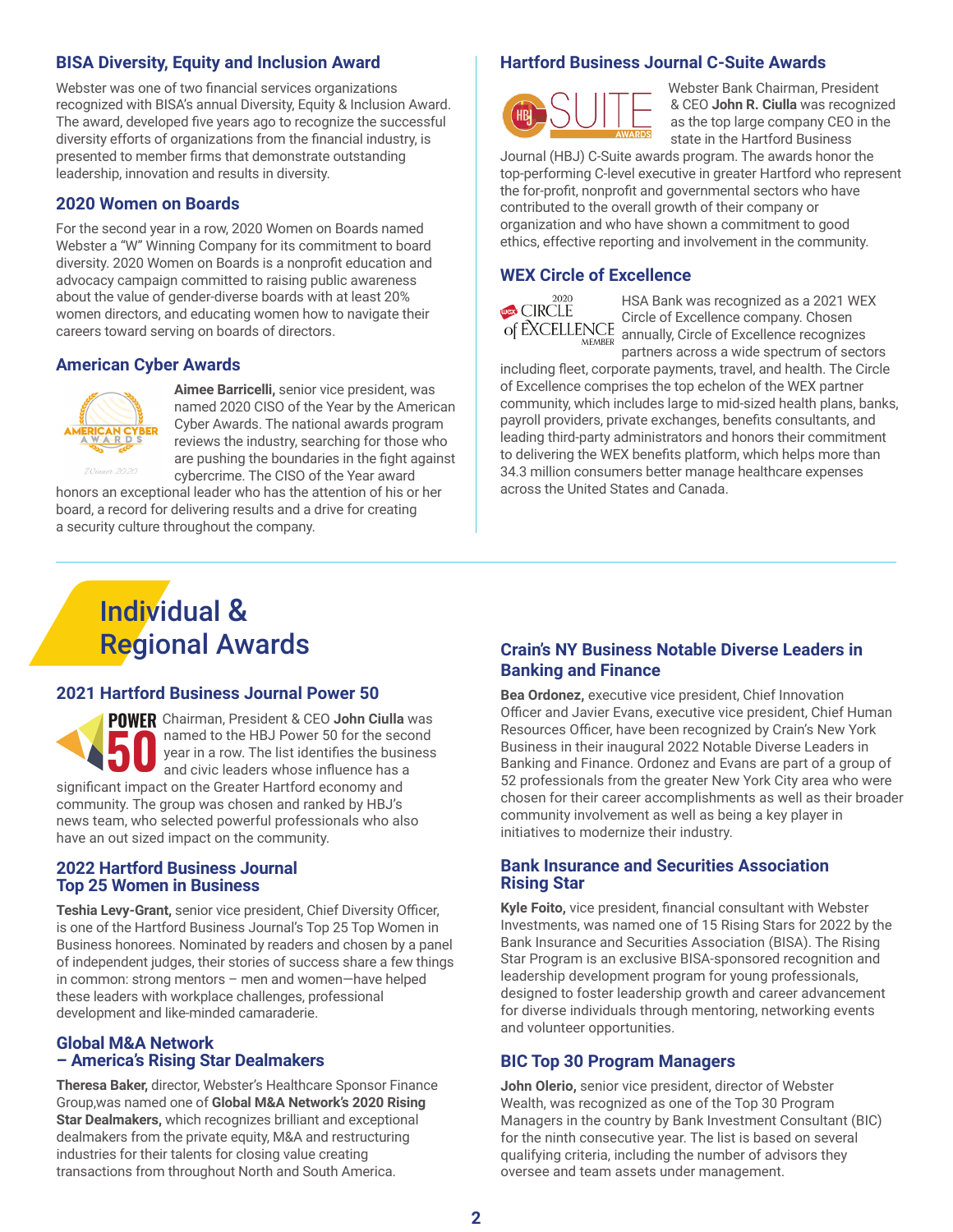## Individual & Regional Awards

#### **Bank Insurance and Securities Association Circle of Excellence**

**John Olerio,** senior vice president, director, Webster Investments, is one of four industry leaders inducted into BISA's 2022 Circle of Excellence, the organization's most prestigious award that honors and celebrates extraordinary leaders for their long-term commitment to the profession and association and dedicated service to the industry and to the organization. With over 30 years of industry experience, Olerio has implemented short-term and long-term strategies to help set the directional course for the business line. He oversees a team of financial consultants and financial associates that service the unique financial needs of Webster's clients.

#### **2021 Boston Business Journal Top Charitable Contributors**



Webster Bank was once again recognized on the 2021 BBJ Top Charitable Contributors list by donating at least \$100,000 in cash contributions to Massachusetts-based charities and social service nonprofits in 2020. Webster has been recognized by BBJ for the past 11 years as a Top Corporate Contributor.

#### **New Britain Herald's – Best of Poll**



New Britain Herald readers chose Webster Bank as "Best Financial Planner" in its 2021 Best Of New Britain Readers Poll. Webster was cited for its financial planning expertise and accessibility of services.

#### **American Banking Association Foundation Community Commitment Awards**



Webster Bank was recognized with an Honorable Mention in the 2021 ABA Foundation Community Commitment Awards in the Financial Education category for its longstanding partnership with Junior Achievement and nonprofit partners to

provide financial education and training to under served populations and communities.

Each year, The ABA Foundation's Community Commitment Awards honor banks across the industry that are taking remarkable steps to enhance the quality of life in their communities, promote financial inclusion, and support economic recovery and growth.

#### **American Banking Association Foundation George Bailey Distinguished Service Awards**



**Kathy Luria,** senior vice president, director of Philanthropy and Community Affairs, was named the 2019 recipient of the American Bankers Association

Foundation's George Bailey Distinguished Service Award. The award is given to a non-CEO bank employee who demonstrates outstanding initiative, commitment to their customers and community, and the ability to inspire others.

#### **NIRI 30 Under 40**



**Kristen Manginelli,** Director of Investor Relations, was named to the National Investor Relations Institute's 2021 class of "30 Under 40", which honors the most talented young

individuals in the investor relations community. The annual program recognizes young professionals who have made noticeable contributions to their companies, NIRI chapters and the capital markets. The honorees were selected by a committee of NIRI Fellows. Kristen joined Webster in 2009 and has served in several areas of the company, including strategic planning, government and institutional banking and accounting. Most recently, she was senior vice president, director of marketing.

#### **Keith Bernier HBJ 40 Under 40**



**Keith Bernier,** senior vice president, District Executive, Midwest Connecticut District, was named to the 2021 Hartford Business Journal's 40 Under 40 list, the

Hartford region's list of top young professionals recognized as leaders in their industries and who are up-and-coming young leaders in their respective organizations. Keith, who joined Webster over 18 years ago as a part-time teller, was chosen from more than 160 nominees for the Hartford Business Journal's "40 Under Forty" list.

#### **Financial Times FT 401 Top Retirement Advisors**

The **Financial Times** named Webster Investments **Bert Entwhistle,** senior vice president, retirement plan advisor to the FT401, its annual list of the nation's top retirement plan advisors. This is the sixth annual FT 401 list, produced independently by the Financial Times in collaboration with Ignites Research, and represents advisers from 40 states and Washington, D.C.

#### **Five Star Wealth Manager – 9 Consecutive Years**

**Chris Perry,** senior vice president and senior managing director for Webster Wealth Advisors, was recognized as a Five Star Wealth Manager in Connecticut for the ninth consecutive year. The Five Star Program is one of the largest and most widely published financial services award programs in North America. Wealth managers who achieve the honor are evaluated against a 10-point list of objective criteria associated with providing quality services to clients, such as credentials, experience, and assets under management, among other factors.